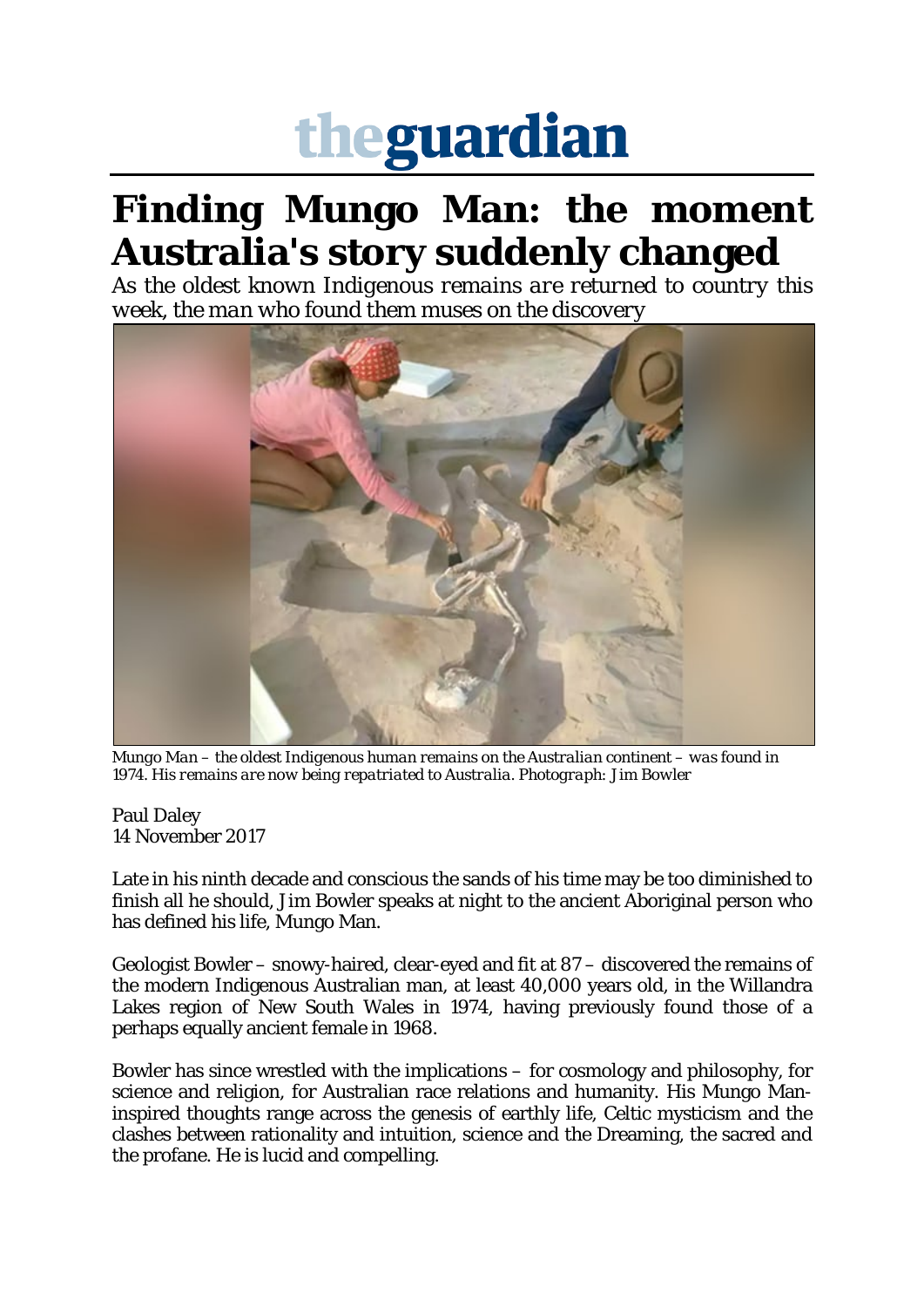The discovery of the ancient skeletons has captivated a legion of scientists and philosophers for 50-plus years, and this week Mungo Man's remains begin the journey from the National Museum of Australia in Canberra back to country.



*Geologist Jim Bowler, who discovered the remains of Mungo Man. Photograph: Paul Daley for the Guardian*

Bowler – the last surviving member of the discovery party – is urgently trying to finish a book on the subject but, he points out, speaking and thinking about it is different from writing it down in a linear narrative. He's stuck, and he admits he may never finish.

And so he speaks in the dark hours to Mungo Man, a photograph of whose remains is on the wall of the small bedroom-study-archive of his home in bayside Melbourne.

"I say to him, 'What is your message?' And I anticipate his message is, 'What have you done to my land? What have you done to my people?' If he was alive, that's what he'd say. Out of death there is a creation of new energy and there's opportunity here to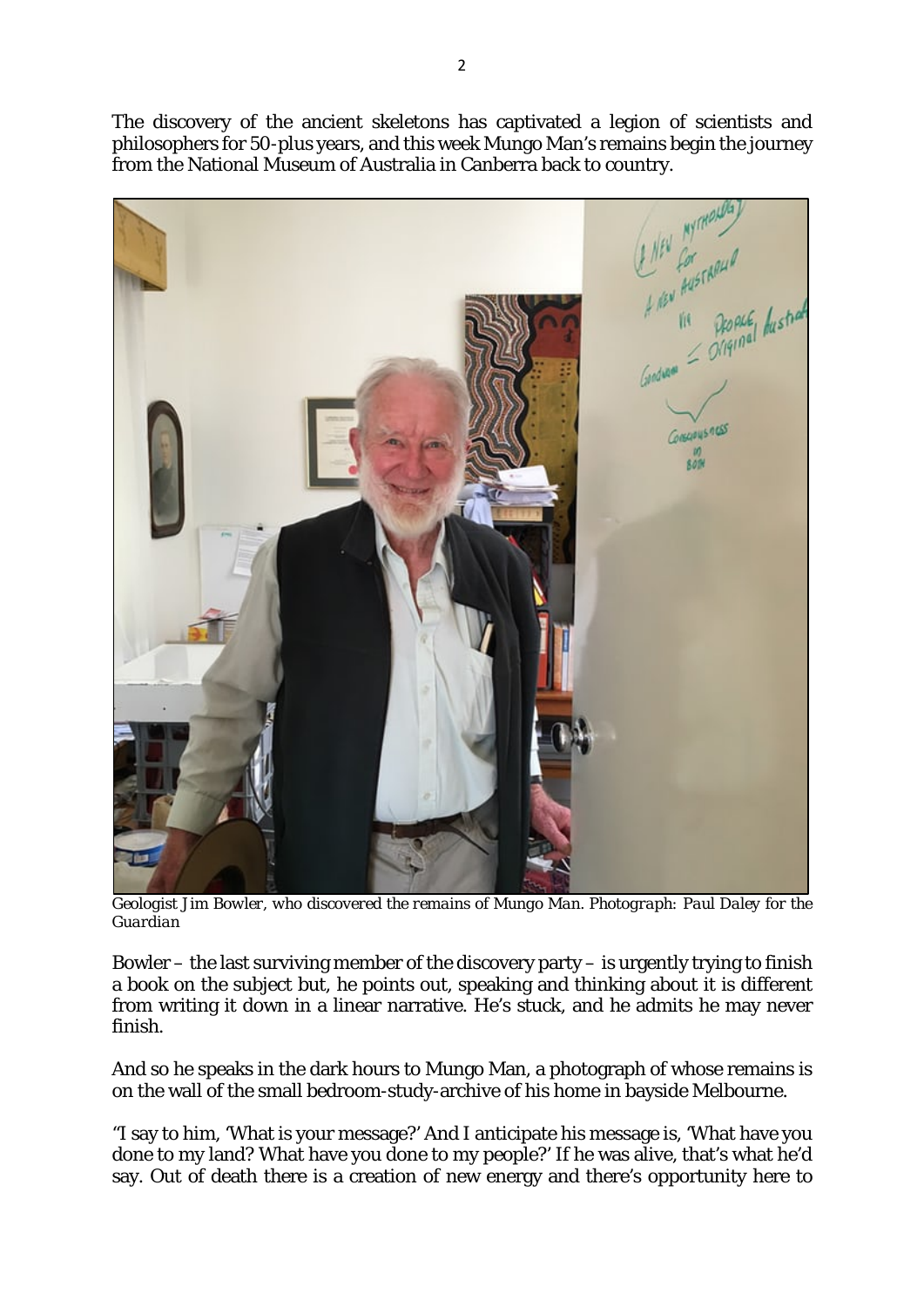acknowledge the [Aboriginal] dead, the elders – and the 20 or 30,000 people who've died in defence of their country [in black-white frontier conflict]."

Given his subsequent objectification as the oldest Indigenous human remains on the Australian continent, Mungo Man might well curse the scientists who removed him and kept him away from country for the past four decades. But he might also take satisfaction that his discovery proved what the local Indigenous peoples – the Paakantji, Mutthi Mutthi and Ngiyampaa – have long known: their people have effectively been there forever.

For Bowler, his discovery of Mungo Man was the ultimate clash of modernity and intuition; a moment that crystallises everything unresolved in black-white Australia.

"We are dealing with the conflict of white rational, sophisticated science enlightened by the bloody Enlightenment, translated into an Aboriginal land ... with an Aboriginal people with an entirely intuitive and empathetic relationship with country," he says.

"That Enlightenment was superimposed both on a country they [the 'enlightened'] didn't understand and a people they didn't understand ... and we now carry the burden of the fucking Enlightenment. This is because the purely rational mind is incapable of understanding what Aboriginal people are fundamentally on about."

As Mungo Man's long overdue repatriation arrives, Bowler muses on his life and its intersection with the bones he found in the dry lake bed in 1968 and 1974.

Images of two others, besides Mungo Man, adorn the walls of Bowler's room, whose shelves, desk – even bed – are crammed with papers, files, various publications and notebooks. One is a photograph of his father James, an Irish fisherman who migrated in the early 20th century to farm near Leongatha, southern Victoria. The other is Christ, as depicted in a Tibetan monk's Thangka.

"They are the three men in my life," Bowler says.

James Bowler, the fisherman from the Blasket Islands, was the only survivor when the mackerel boat he was working in sunk after striking the sandbar at Smerwick harbour. A Catholic with a healthy disregard for clericalism, he migrated to Gippsland where he dug the rich dirt as an onion farmer and married, before digging in amid the mud and the blood and the horror of the Somme for two years during the first world war. He came back to the land. He kept men in work, local families in food, during the Great Depression.

Jim junior grew up grubbing in the soil too, helping with the back-breaking business of onion growing. Educated by the Marist Brothers, after school he saw four life options: farming, law, medicine or the priesthood. He chose the last, training to be a missionary priest at the Jesuit Corpus Christi seminary in Werribee, Victoria.

He loved the English literature class of Father Barney O'Brien; Yeats, Keats, Shelley and Shakespeare captured his imagination, rolled off his tongue. But he could forego the rest.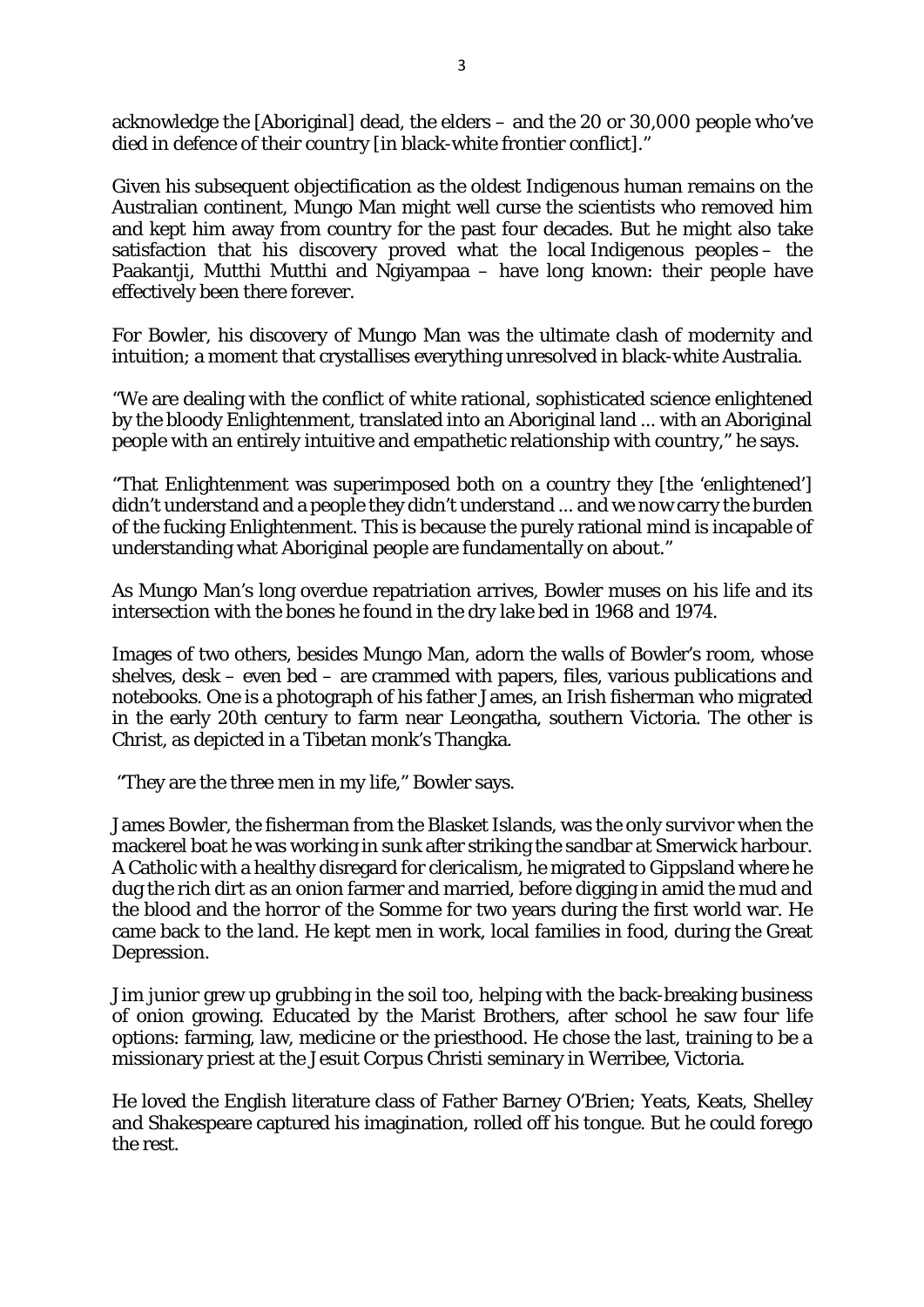

*The 40,000-year-old remains of Mungo Man. Photograph: University of Melbourne*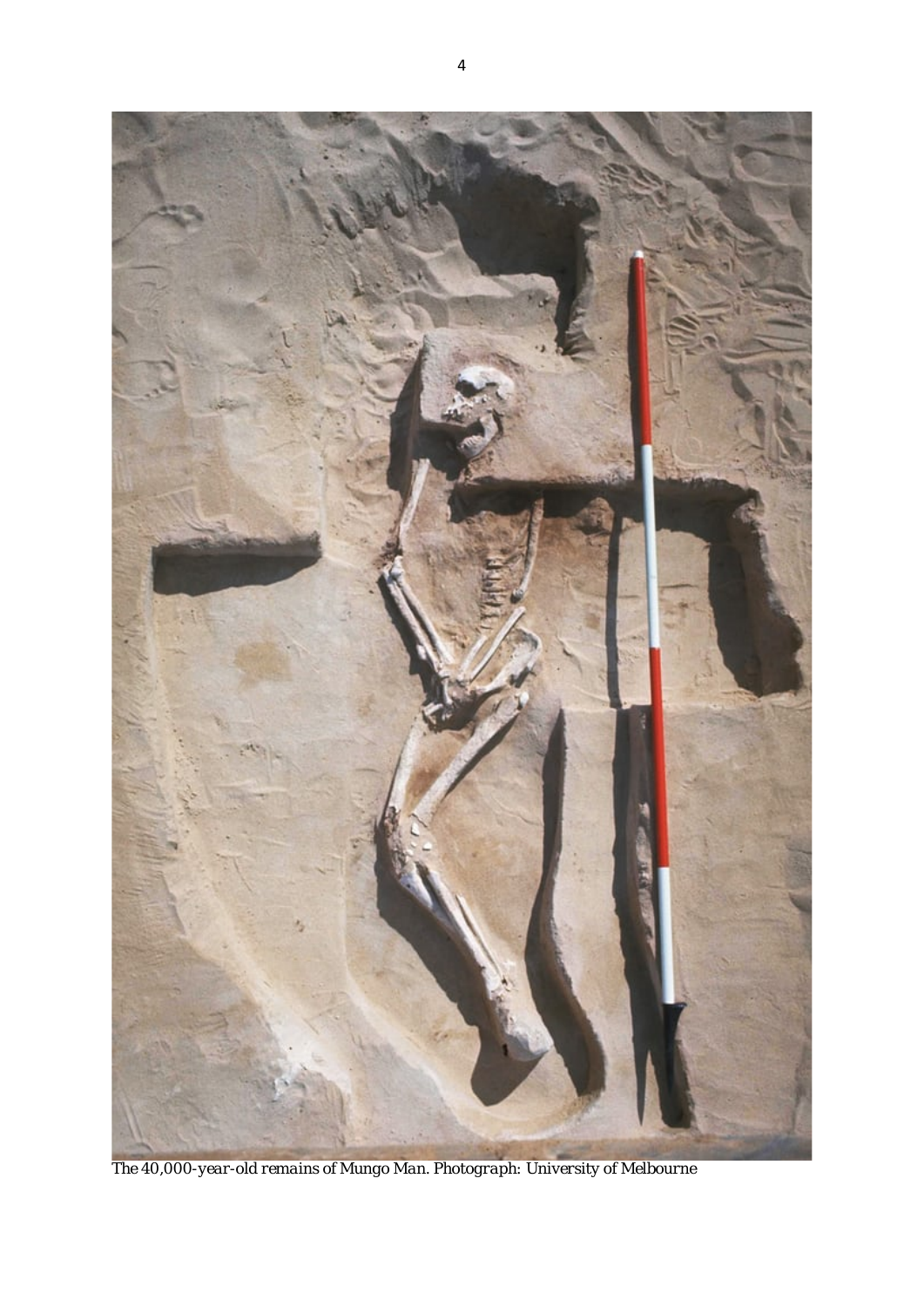"I looked outside and there was a whole world going on out there. There was all these beautiful women and sexuality, and fun and games," he says.

He lasted nine months in the seminary before retreating to the family farm where his father gave him a few acres on which to raise his own onions. Bowler instead planted potatoes (less back-breaking, he reckons). Digging spuds, he quoted Hamlet. The symbolism, even prescience, of this is irresistible and profound, given the existential implications of the Aboriginal craniums – especially that of Mungo Man – he'd find in that dry lake bed a couple of decades later.

He farmed potatoes for 10 years or so, studying philosophy by correspondence and acquiring campfire wisdom from an eclectic bunch of alcoholic itinerant workers – men who'd run away to sea or war as teenagers, jailbirds and military deserters. They'd dig three days a week and blow their wages on drink by Friday night, wake up in the local cells come Saturday.

In his late 20s Bowler began studying earth sciences at the University of Melbourne.

"I'd had my nose in the soil for 25 years so I latched on to geology. It made sense. As part of that I became fascinated in the fact that here we're in Australia and we've got all these deserts ... but they're not really deserts, they're big lakes with no water. And so climate change became my area."

He went back and forth to the farm. While visiting he arranged a meeting with a prominent Gippsland local, Murray Black. Black was a mining engineer descended from the earliest "settler" families of the district.

Black has long intrigued – and repelled – me. I've written extensively about how he compulsively, in the name of natural science, sought out and systematically ransacked Aboriginal burial grounds across Victoria and New South Wales to supply Indigenous bones (especially skulls) to research institutions including Melbourne University and Canberra's Australian Institute of Anatomy.

Since Charles Darwin's theory of evolution and the work subsequently carried on in his name by Thomas Huxley ("Darwin's bulldog") and a legion of other disciples, institutions the world over had clamoured for Aboriginal skulls in the fallacious belief they represented a step in the evolutionary chain between ape and man. Cranial profiling (including, until the 1940s, the voodoo science of phrenology) was critical to the racial stereotyping of Indigenous Australians as primitive rather than modern people.

Black collected thousands of skulls and complete skeletons for no gain beyond the acknowledgement afforded him by the institutions he supplied and, apparently, a macabre compulsion conducted in the name of science.

When Bowler interviewed Black, he was given documents and detailed maps of sacred burial grounds that he had plundered. He shows them to me, says "I came to the university and discovered what Murray Black had been doing. I came home on a weekend and … I had a motorbike and a little tape recorder so I went down and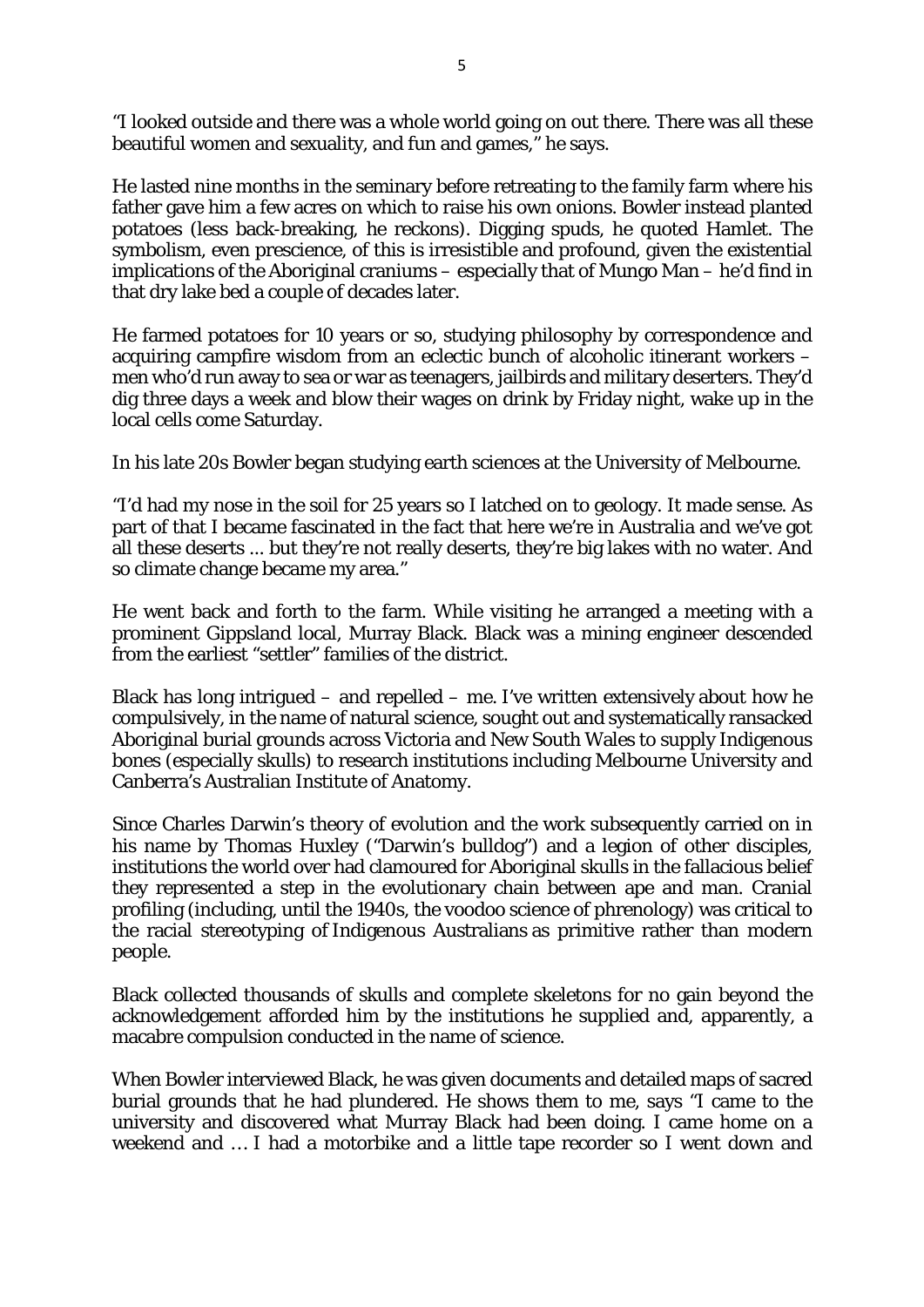interviewed Murray Black. I taped his story … and then of course I lost the tapes … that's the story of my chaotic archive."

"That whole process that he was involved in ... comparing Neanderthals that had already been found in Europe with Aboriginal skulls. There was already a huge collection of skulls in England. Then the physical anatomists just followed that up and it became almost an unholy competition. Cranial profiling," Bowler says.

"He [Black] told me a story about how he'd been collecting up around the Murrumbidgee over a summer period and he had two truckloads of skeletons ... By the time they got back, the silverfish had eaten the labels ... they were useless. So they were all dispatched to the institute of anatomy, where they stayed until about 25 years ago."

In the late-1960s Bowler was researching the composition of the lakes for the Australian National University. He would scour the lake beds by motorbike, camping remotely away from home, often by himself.

He was already finding evidence in shell middens that pointed to ancient human existence.



*Returning to country: Mungo national park. Photograph: Auscape/UIG via Getty Images*

"When I was first out at Mungo and told my colleagues about midden shells on top of the dunes they said, 'Oh, bloody birds put them there'. But I knew that at least the top five metres had gone so that these were at least 25,000 years old. And they said 'No, no, no, Bowler - the oldest evidence of humans then was in Kakadu  $-20,000$ . No, there's nothing out there beyond 20,000, stick to your stones'," he recalls.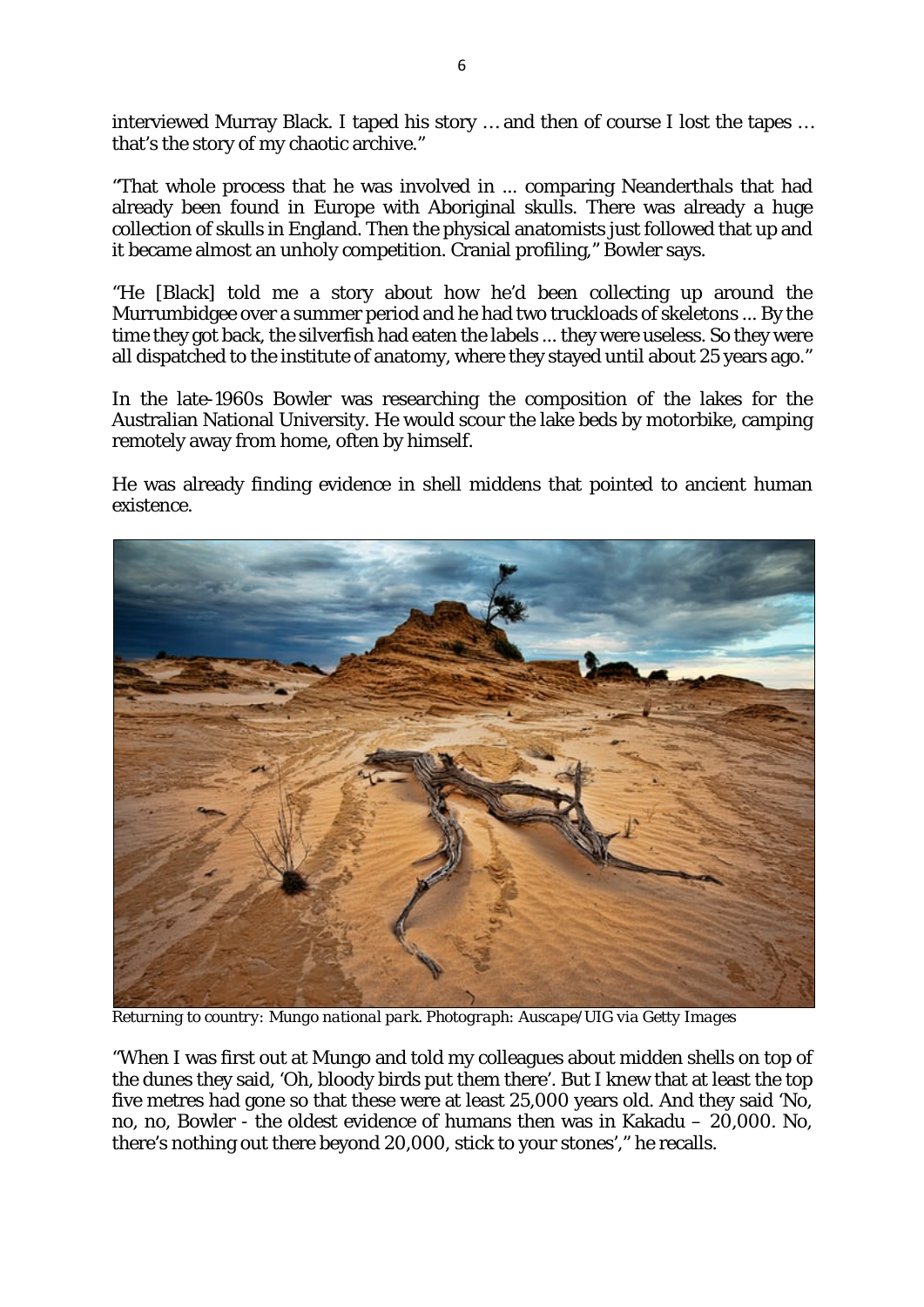"So I'm sticking to my stones. But in the back of my mind I'm thinking 'I'm going to teach these buggers right'. I knew what I was on about and that they were wrong. The irony of it is that I was walking back [to the camp] in the very early days out there and here are these burnt bones coming out of a big block of soil ... bones ... and here is a burning site ... they were femurs and so forth. And I thought, 'This is something I'm not going to touch'. So I put a peg in. I went back ... and presented a paper at a seminar saying 'Here is the evidence, take it or leave it', and immediately afterwards I was invaded by the archaeologists saying 'we've got to get out there'.

A few months later a party including the ANU's John Mulvaney – a friend and mentor to Bowler known as the "father of Australian archaeology" – drove out to Mungo.

Bowler pointed the archaeologists to the body that would become known as Mungo Lady, while he took others to see the middens he had previously found.

"The archaeologists are ordained – you know, they are like priests, only they can handle the sensitive objects. It was a moment – bang! That was a moment when things jumped – the moment when the story of the occupation of Australia suddenly changed. I took my other colleagues up to see the evidence of the midden shells. When we came back all the items [the body] had gone – been swept into John Mulvaney's suitcase," he says.

The physical anthropologist Alan Thorne took months to re-piece the skeleton, especially the cranium.

"And at this stage we knew the date was at least 24,000 or 25,000 and we knew we had modern people. [Remains taken from] Kow Swamp [were] ... thought to be more archaic and ancient in morphology but were only 12 to 19,000 years old. The modern cranium [of Mungo Lady] was considerably older, which was the wrong way around for the cranial profiling fellows.

"I think we can say ... that was the end of cranial profiling ... that business of Darwin and Huxley and Murray Black and all those bloody others had been involved in."

Six years later, in February 1974, Bowler found the body of Mungo Man while digging in the lakes with Mulvaney.

Fire had yet again been central to the funeral ceremony, as was a type of ochre brought to the site from 200kms away. The body was laid out, with the ochre and the fire, legs slightly bent and hands joined over the pelvis, part of a sophisticated ritual.

Bowler says, "The anointing of the body in that nature is the sort of ritual that would be acceptable in any cathedral today. And there you've got the fire – think the smoke and the incense ... so to have that in our backyard 40,000 years ago, there's nowhere else in the world that happens ... think of it in the context of cultural continuity of the present Aboriginal people. Not even ... the Indigenous people of Africa ... have that connection to anything like that continuity of culture. So we are sitting on an extraordinarily privileged place in humanity.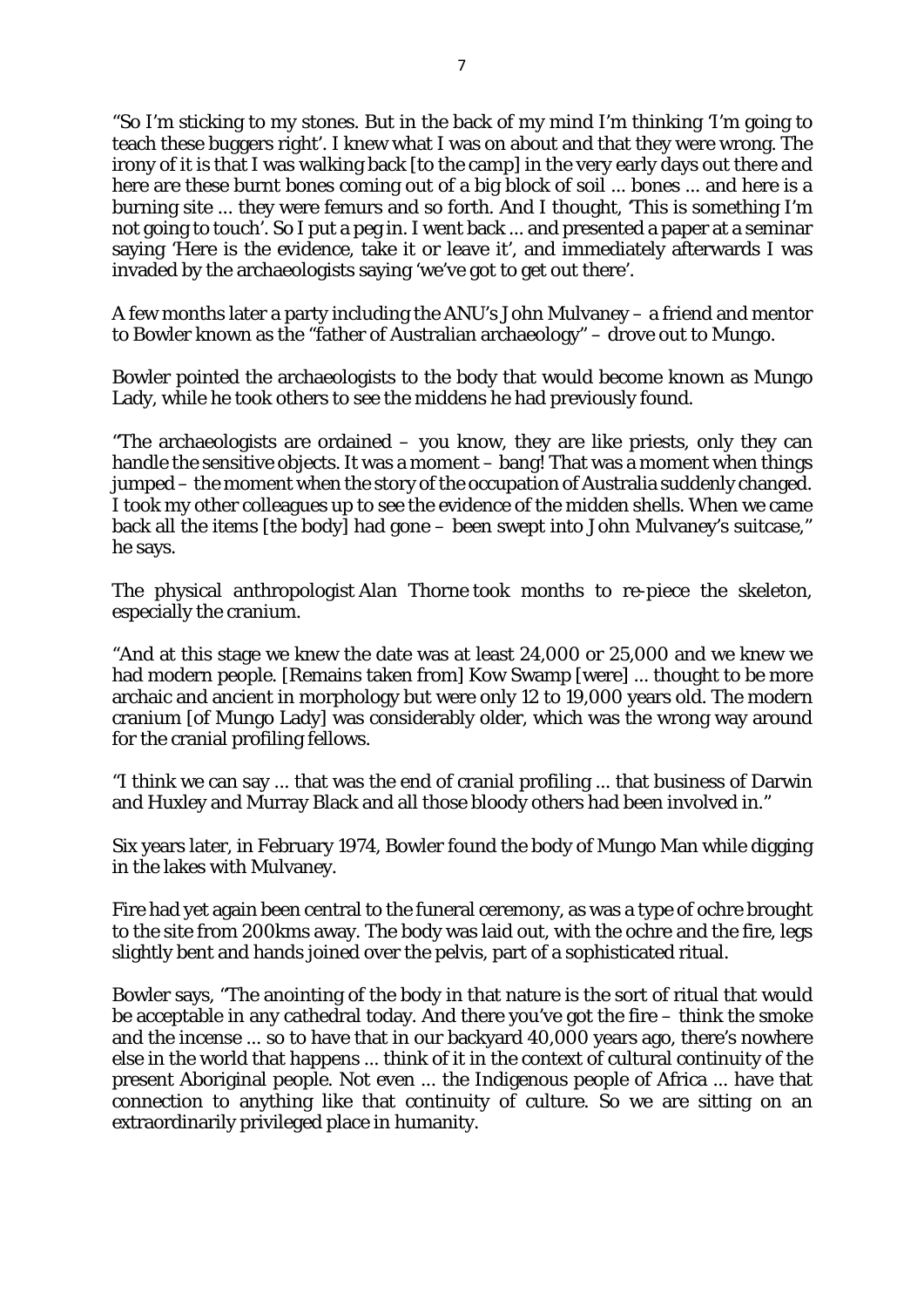"The story of humanity is in the story of those Mungo people. We are cosmophiles – we are cosmopholic. We are connected to the cosmos. This is what you find in that situation – that ritual, these were people of the sun and the stars and the very landscape they lived in."



## **'There's old Mungo Man – and he's 36,000 years before Abraham"**

*Geologist Jim Bowler, who was part of the discovery party, is trying to finish a book on Mungo Man. Photograph: Jim Bowler*

Bowler and I have been communicating for a few years now. He sought me out after I began writing about the theft of Indigenous remains by the likes of Murray Black, cranial profiling and what I believe should be the national imperative of repatriating from overseas and returning to country the Indigenous remains stolen for institutions the world over. It's the first time we have met.

We talk about his six children and the cost to them – and his wife – of having a father and husband who was so frequently absent. Even now, he says, as he struggles to write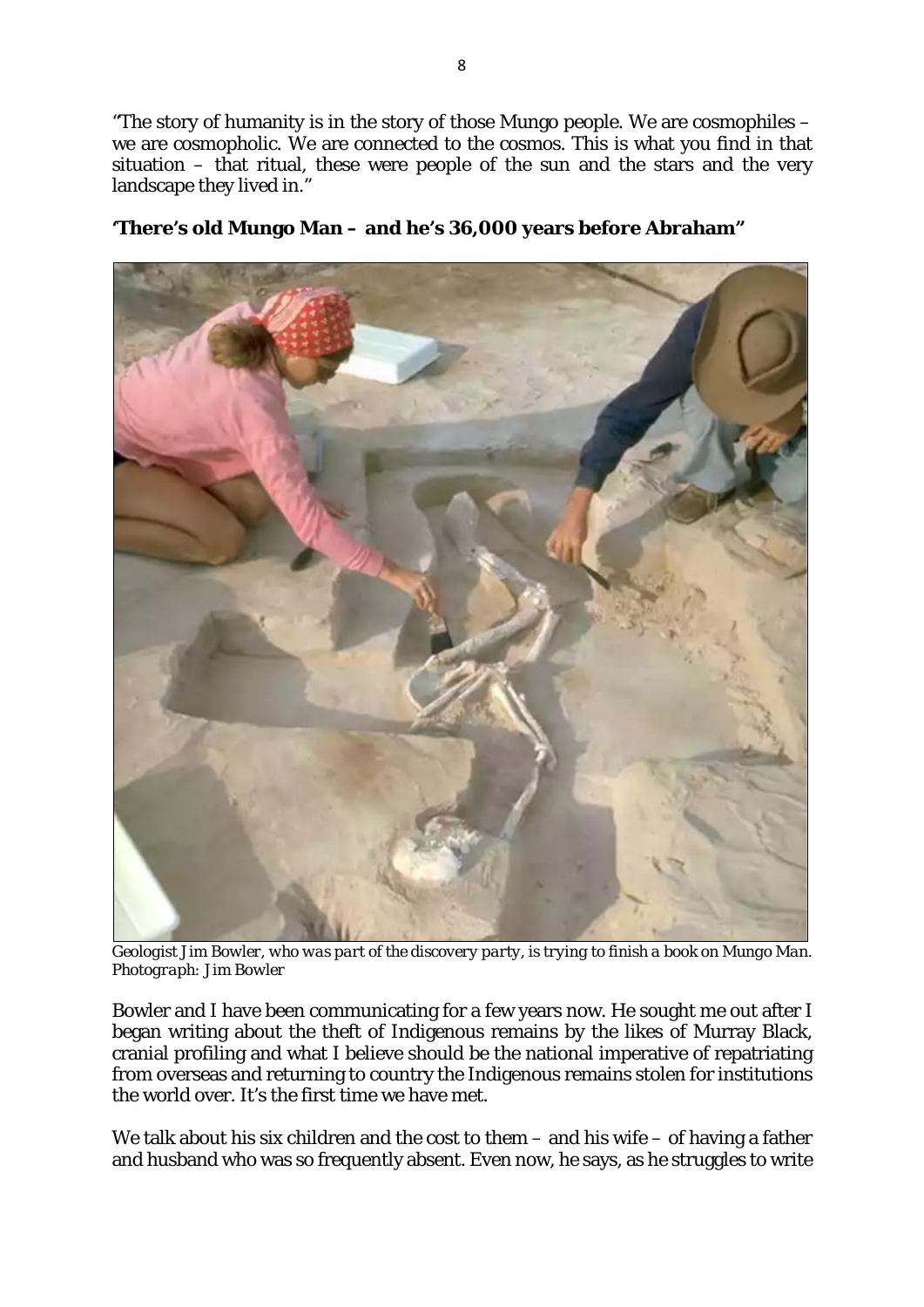about the meaning of Mungo Man, he still can't dedicate the time to family he feels he should.

"All of Joan's friends are going overseas and travelling and I just have to say, 'I can't do that because if I fall off my perch tomorrow I'll leave a trail of unfinished business'."

For Bowler, the book must make sense of why Mungo Man is central to the cosmos.

It goes something like this: Indigenous belief in an animated Earth and solar system, whereby totemic animals and other beings made everything – and in so doing became part of its story – are inextricably linked to the ancients of this continent. Mungo Man and Lady are central to that human beginning. They and their contemporaries are in the songlines that criss-cross the lakes. In Indigenous cosmology, closest humans to Australia's – and the world's – beginnings.

Yes, it's mind-bending. But no more so than any wrestle with theology.

Bowler's brand of Catholic belief has roots in Celtic mysticism, which was itself replete with an animated Earth.

Life comes from bloody rocks. We come from the bloody cosmos

Bowler says, "If you try telling the Jews and the Arabs to love each other today you'll get strung up. That's what happened. Christ was a troublemaker. Where I come from *does* influence what I believe – and I've rejected a lot of the dogmatic bullshit that we were taught at school. But early Celtic tradition was very different from the Roman Catholic church. Early Celtic tradition is a monastic tradition I relate to. In those days the land was animated – there were elves and fairies and the dreaded Banshee."

We discuss the perfection of an Indigenous belief system that can incorporate creationist animals and the country they made, the elements and the solar system, Christianity and Islam, and continuity between the Earth, human origin and faith.

Bowler says, "There's old Mungo Man – and he's 36,000 years before Abraham."

If Abraham is a prophet to Christians, Jews and Muslims, Mungo Man and Lady are certainly no less to Indigenous – and perhaps many other – Australians and Indigenes the world over.

"Life comes from bloody rocks. Now we can trace the story of life back to the stromatolites out on the Pilbara ... the first organic life as microbiology with sun and photosynthesis comes the first evidence of life. You wind that up, you come through the vertebrates, the hominids and you come to art and language and us. We come from the bloody cosmos and through us now the cosmos is exploring itself. Which is a bit of an oxymoron."

"You see, when I start talking to my scientific colleagues, if I start talking about spirituality and Indigenous wisdom and belief they say, 'well poor old Bowler, he's gone all religious or something'. But that's the language we have to discover."